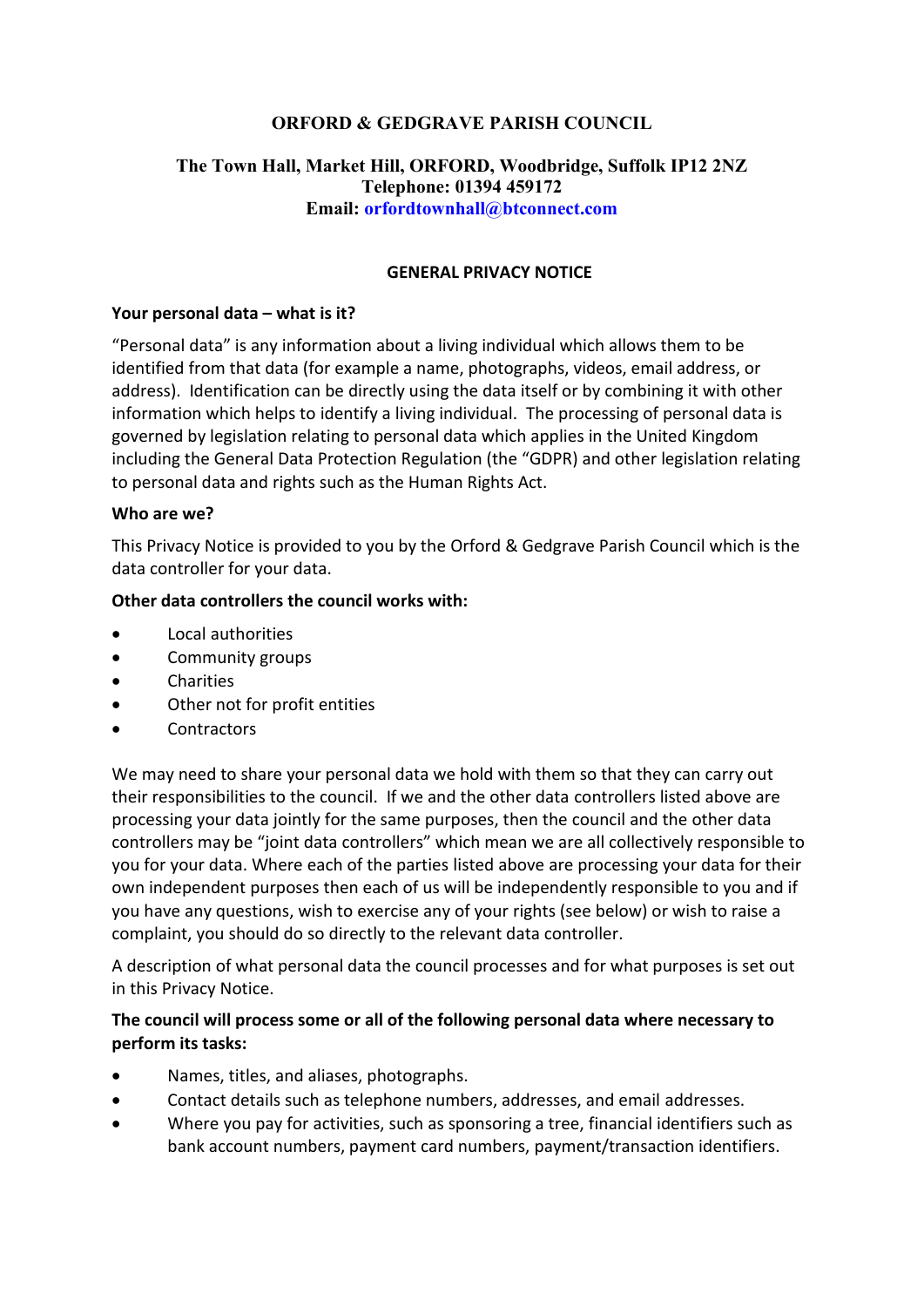### **How we use sensitive personal data**

- We may process sensitive personal data including, as appropriate:
	- in order to comply with legal requirements and obligations to third parties.
- These types of data are described in the GDPR as "Special categories of data" and require higher levels of protection. We need to have further justification for collecting, storing, and using this type of personal data.
- We may process special categories of personal data in the following circumstances:
	- In limited circumstances, with your explicit written consent.
	- Where we need to carry out our legal obligations.
	- Where it is needed in the public interest.
- Less commonly, we may process this type of personal data where it is needed in relation to legal claims or where it is needed to protect your interests (or someone else's interests) and you are not capable of giving your consent, or where you have already made the information public.

### **Do we need your consent to process your sensitive personal data?**

• In limited circumstances, we may approach you for your written consent to allow us to process certain sensitive personal data. If we do so, we will provide you with full details of the personal data that we would like and the reason we need it, so that you can carefully consider whether you wish to consent.

## **The council will comply with data protection law. This says that the personal data we hold about you must be:**

- Used lawfully, fairly and in a transparent way.
- Collected only for valid purposes that we have clearly explained to you and not used in any way that is incompatible with those purposes.
- Relevant to the purposes we have told you about and limited only to those purposes.
- Accurate and kept up to date.
- Kept only as long as necessary for the purposes we have told you about.
- Kept and destroyed securely including ensuring that appropriate technical and security measures are in place to protect your personal data to protect personal data from loss, misuse, unauthorised access and disclosure.

#### **We use your personal data for some or all of the following purposes:**

- To deliver public services including to understand your needs to provide the services that you request and to understand what we can do for you and inform you of other relevant services.
- To confirm your identity to provide some services.
- To contact you by post, email, or telephone
- To help us to build up a picture of how we are performing.
- To prevent and detect fraud and corruption in the use of public funds and where necessary for the law enforcement functions.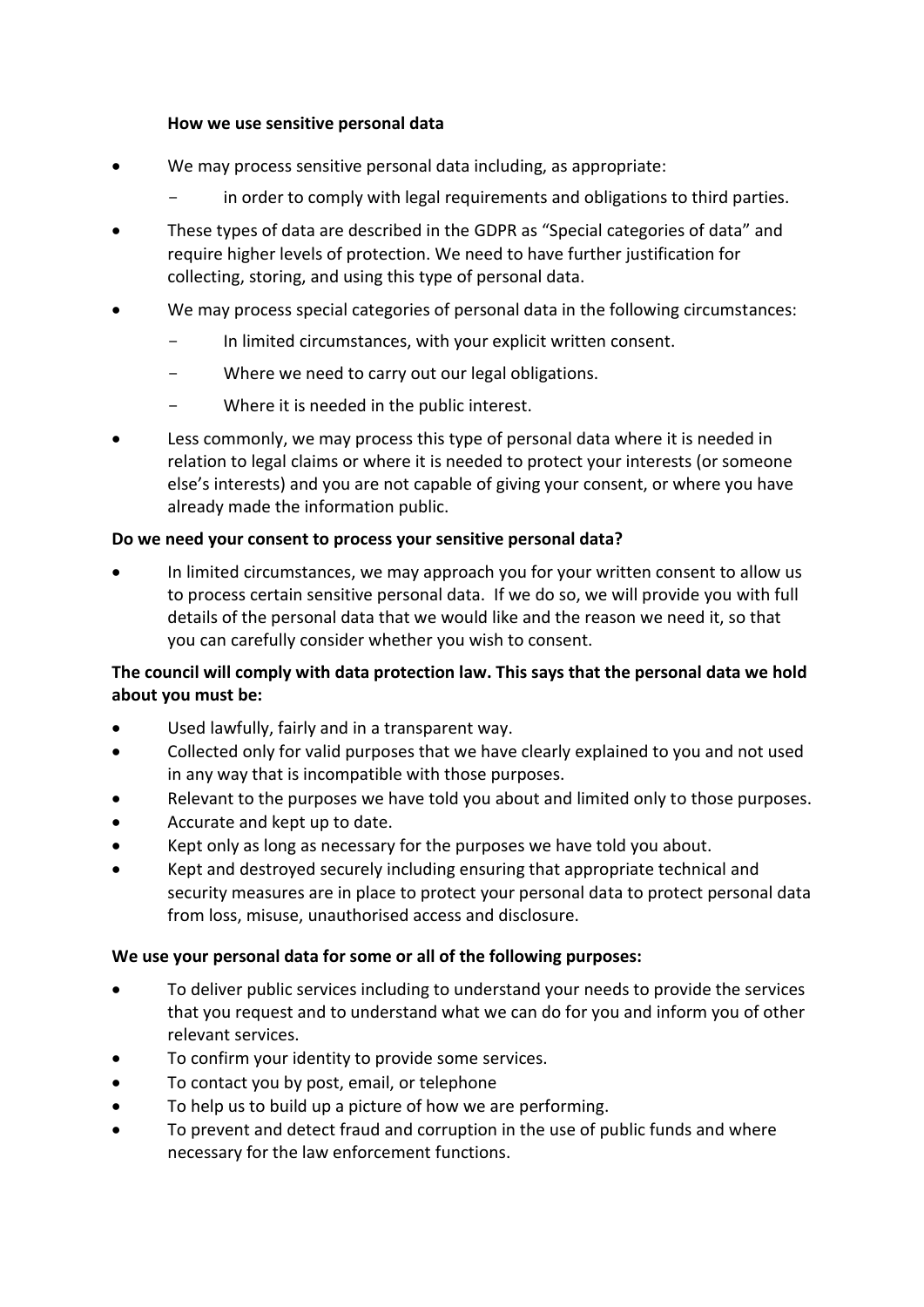- To enable us to meet all legal and statutory obligations and powers including any delegated functions.
- To promote the interests of the council.
- To maintain our own accounts and records.
- To seek your views, opinions, or comments.
- To notify you of changes to our facilities, services, events and staff, councillors, and other role holders.
- To send you communications which you have requested and that may be of interest to you.
- To process relevant financial transactions including grants and payments for goods and services supplied to the council.
- To allow the statistical analysis of data so we can plan the provision of services.

## **What is the legal basis for processing your personal data?**

The council is a public authority and has certain powers and obligations. Most of your personal data is processed for compliance with a legal obligation which includes the discharge of the council's statutory functions and powers. Sometimes when exercising these powers or duties it is necessary to process personal data of residents or people using the council's services. We will always consider your interests and rights. This Privacy Notice sets out your rights and the council's obligations to you.

We may process personal data if it is necessary for the performance of a contract with you, or to take steps to enter into a contract. An example of this would be processing your data in connection with the use of sports facilities.

Sometimes the use of your personal data requires your consent. We will first obtain your consent to that use.

## **Sharing your personal data**

This section provides information about the third parties with whom the council may share your personal data. These third parties have an obligation to put in place appropriate security measures and will be responsible to you directly for the manner in which they process and protect your personal data. It is likely that we will need to share your data with some or all of the following (but only where necessary):

- The data controllers listed above under the heading "Other data controllers the council works with";
- Our agents, suppliers, and contractors. For example, we may ask a commercial provider to publish or distribute newsletters on our behalf, or to maintain our database software.
- On occasion, other local authorities or not for profit bodies with which we are carrying out joint ventures e.g. in relation to facilities or events for the community.

#### **How long do we keep your personal data?**

We will keep some records permanently if we are legally required to do so. We may keep some other records for an extended period of time. For example, it is currently best practice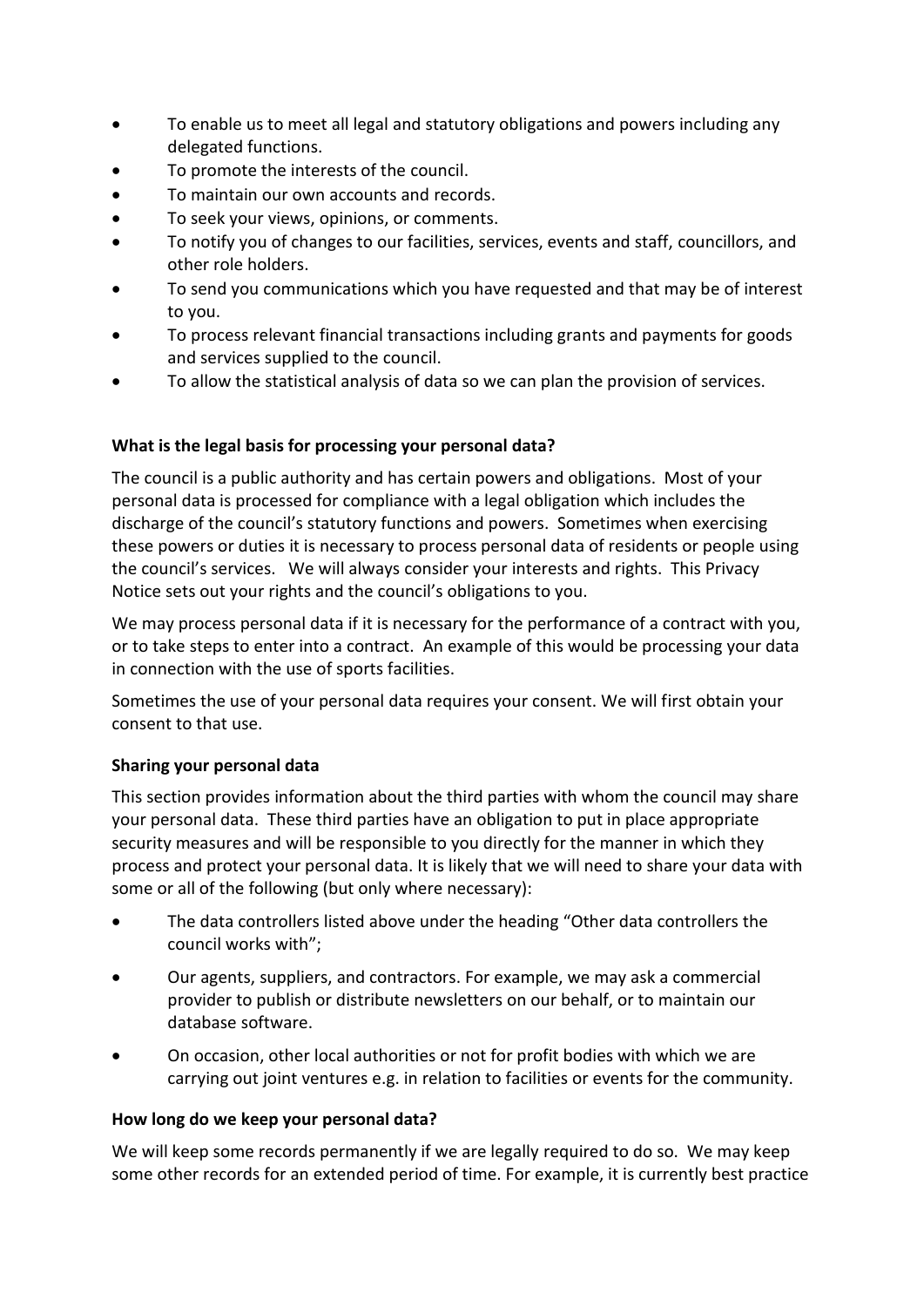to keep financial records for a minimum period of 8 years to support HMRC audits or provide tax information. We may have legal obligations to retain some data in connection with our statutory obligations as a public authority. The council is permitted to retain data in order to defend or pursue claims. In some cases, the law imposes a time limit for such claims (for example 3 years for personal injury claims or 6 years for contract claims). We will retain some personal data for this purpose as long as we believe it is necessary to be able to defend or pursue a claim. In general, we will endeavour to keep data only for as long as we need it. This means that we will delete it when it is no longer needed.

# **Your rights and your personal data**

You have the following rights with respect to your personal data:

When exercising any of the rights listed below, in order to process your request, we may need to verify your identity for your security. In such cases we will need you to respond with proof of your identity before you can exercise these rights.

# *1) The right to access personal data we hold on you.*

- At any point you can contact us to request the personal data we hold on you as well as why we have that personal data, who has access to the personal data and where we obtained the personal data from. Once we have received your request, we will respond within one month.
- There are no fees or charges for the first request but additional requests for the same personal data or requests which are manifestly unfounded or excessive may be subject to an administrative fee.

## *2) The right to correct and update the personal data we hold on you.*

• If the data we hold on you is out of date, incomplete or incorrect, you can inform us and your data will be updated.

## *3) The right to have your personal data erased.*

- If you feel that we should no longer be using your personal data or that we are unlawfully using your personal data, you can request that we erase the personal data we hold.
- When we receive your request, we will confirm whether the personal data has been deleted or the reason why it cannot be deleted (for example because we need it for to comply with a legal obligation).

# *4) The right to object to processing of your personal data or to restrict it to certain purposes only.*

• You have the right to request that we stop processing your personal data or ask us to restrict processing. Upon receiving the request, we will contact you and let you know if we are able to comply or if we have a legal obligation to continue to process your data.

## *5) The right to data portability*

• You have the right to request that we transfer some of your data to another controller. We will comply with your request, where it is feasible to do so, within one month of receiving your request.